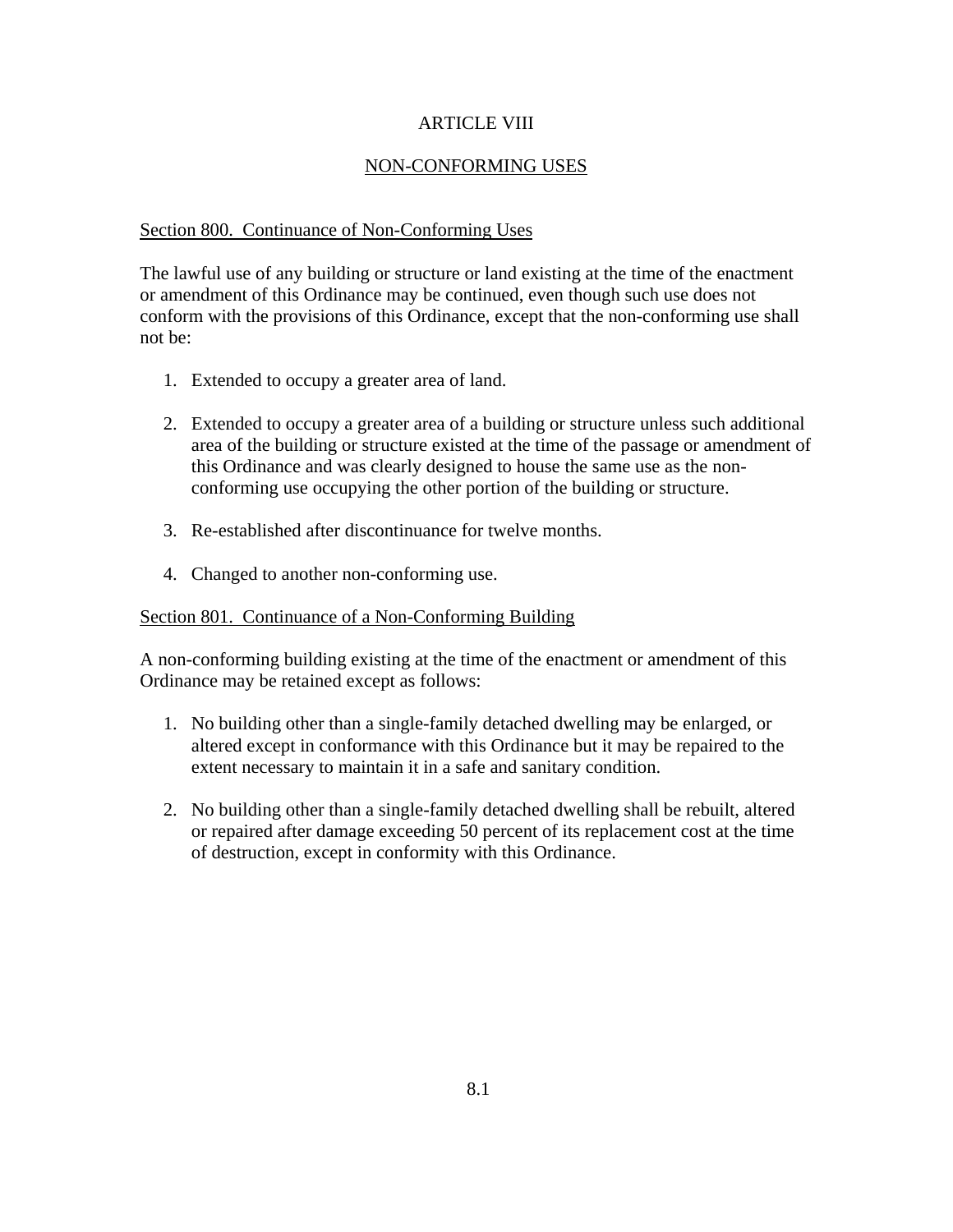### Section 802. Continuance of Non-Conforming Permanent Signs

The lawful use of a permanent sign existing at the time of the enactment or the amendment of this Ordinance may be continued even though such use does not conform to the provisions of Article XI, provided however that if said business structure or facility is rebuilt, substantially destroyed, or substantially reconstructed said existing sign(s) shall be deemed unlawful and any future sign shall comply with Article XI, except that the non-conforming sign shall not be:

- 1. Extended to occupy a greater area of land.
- 2. Enlarged, altered, modified, improved or rebuilt except in conformance with Article XI, but it may be repaired to the extent necessary to maintain it in a safe condition and neat and orderly appearance. A change in the advertising message on the sign shall not constitute an alteration of modification of the sign.
- 3. Rebuilt, altered or repaired after damage exceeding 50 percent of its replacement cost at the time of its destruction, except in conformance with Article XI.
- 4. Deemed a lawful use and continued if the business structure or facility which said sign advertises or markets is rebuilt or substantially reconstructed.

Non-conforming signs no longer in use by the owner or operator shall be removed within ten (10) days of discontinuance of use for twelve (12) months or the City may have such sign removed at the owner's or operator's expense.

## Section 803. Continuance of Non-Conforming Temporary and Portable Signs

The use of any temporary or portable sign existing at the time of the enactment of this amendment shall not be continued.

## Section 804. Validity of Previously Issued Permits and Approvals

No provisions of this Zoning Ordinance shall be construed to affect the validity of any of the following:

a. Any building permit lawfully issued prior to the adoption of this Ordinance, or any Amendment thereto, provided that all time constraints and any procedures for extension specified by such permit shall be observed.